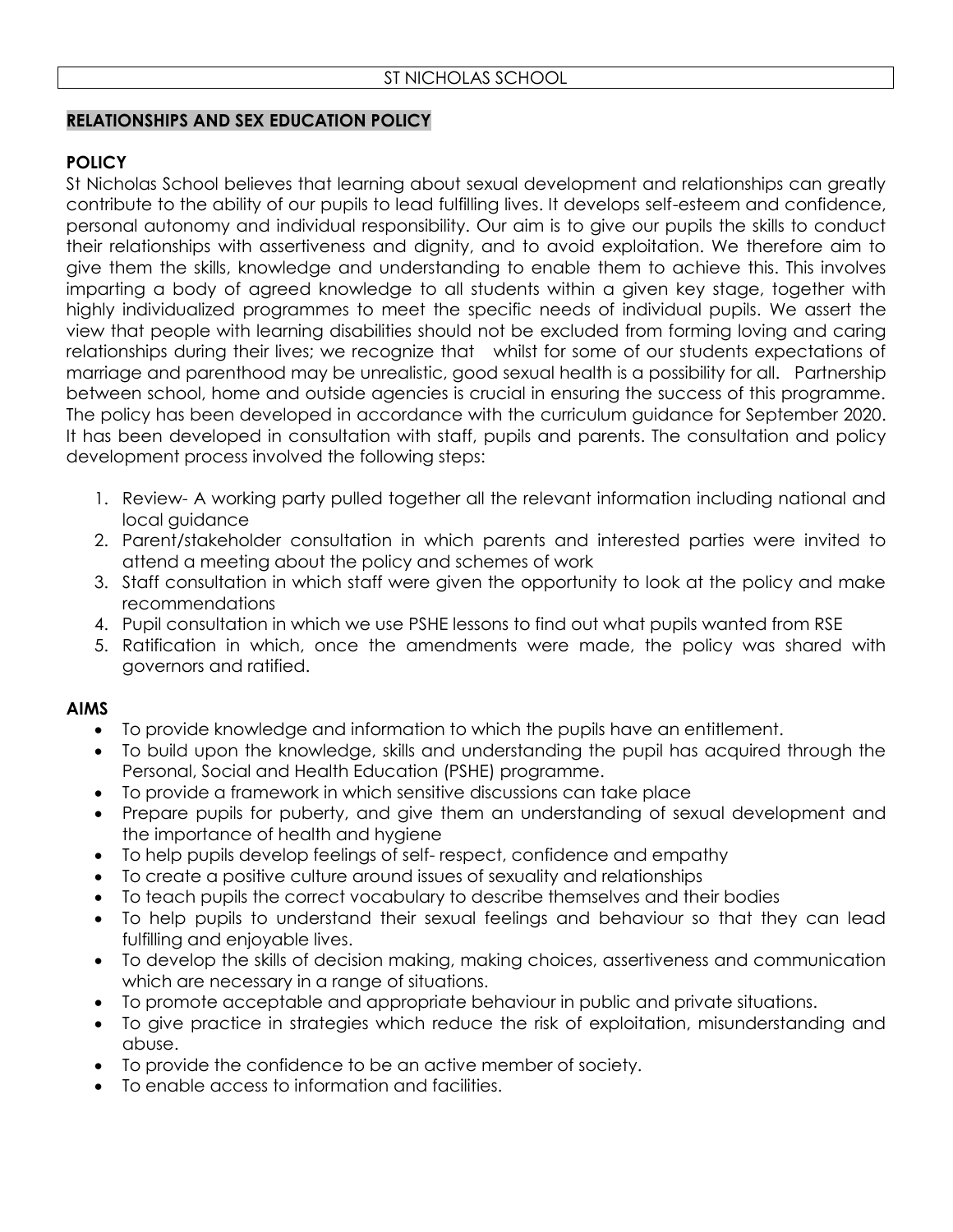#### **STATUTORY REQUIREMENTS**

As a maintained Special school we must provide relationships education to all pupils as per section 34 of the Children and Social Work Act 2017. In teaching RSE we must have regard to guidance issued by the secretary of state as outlined in section 403 of the Education Act 1996.

#### **DEFINITION**

RSE is about the emotional, social and cultural development of pupils and involves learning about relationships, sexual health, sexuality, healthy lifestyles, diversity and personal identity

In addition, our school population need focused teaching about managing feelings, aspect of self- care, health and hygiene, informed consent and staying safe both online and with face to face contact with others.

RSE involves a combination of sharing information, and exploring issues and values

RSE is not about the promotion of sexual activity.

# **POLICY INTO PRACTICE**

#### **THE PROGRAMME**

All pupils experience a programme of sex and relationships education (RSE), at a level that takes into account their age, and their physical and cognitive development. RSE is taught within the Personal, Social, Health and Economic curriculum (PSHE). Biological aspects of RSE are taught within the science curriculum.

Within the Primary Department, Relationships education focuses on teaching the fundamental building blocks and characteristics of positive relationships including:

- Families and People who care for me
- Caring friendships
- Respectful relationships
- Online relationships
- Being Safe
- For pupils within Key stage 2 for whom it is felt appropriate, body changes and menstruation are also taught.

Within the secondary department the focus is on giving young people the information they need to help them develop healthy, safe and nurturing relationships of all kinds including:

- Families
- Respectful relationships including friendships
- media and online
- being safe
- intimate and sexual relationships, including sexual health.

These areas are taught within the context of family life, taking care to ensure that there is no stigmatization of children based on their home circumstances, and acknowledging that families can include single parent families, LGBT parents, families headed by grandparents, adoptive parents, foster parents/carers amongst other structures. We also teach reflecting sensitively that some children and young people have a different structure of support around them.

#### **ROLES AND RESPONSIBILITES**

THE GOVERNING BODY

The governing body will approve the RSE policy, and hold the headteacher to account for its implementation. The governing body will hold the head teacher to account for the implementation of this policy. THE HEADTEACHER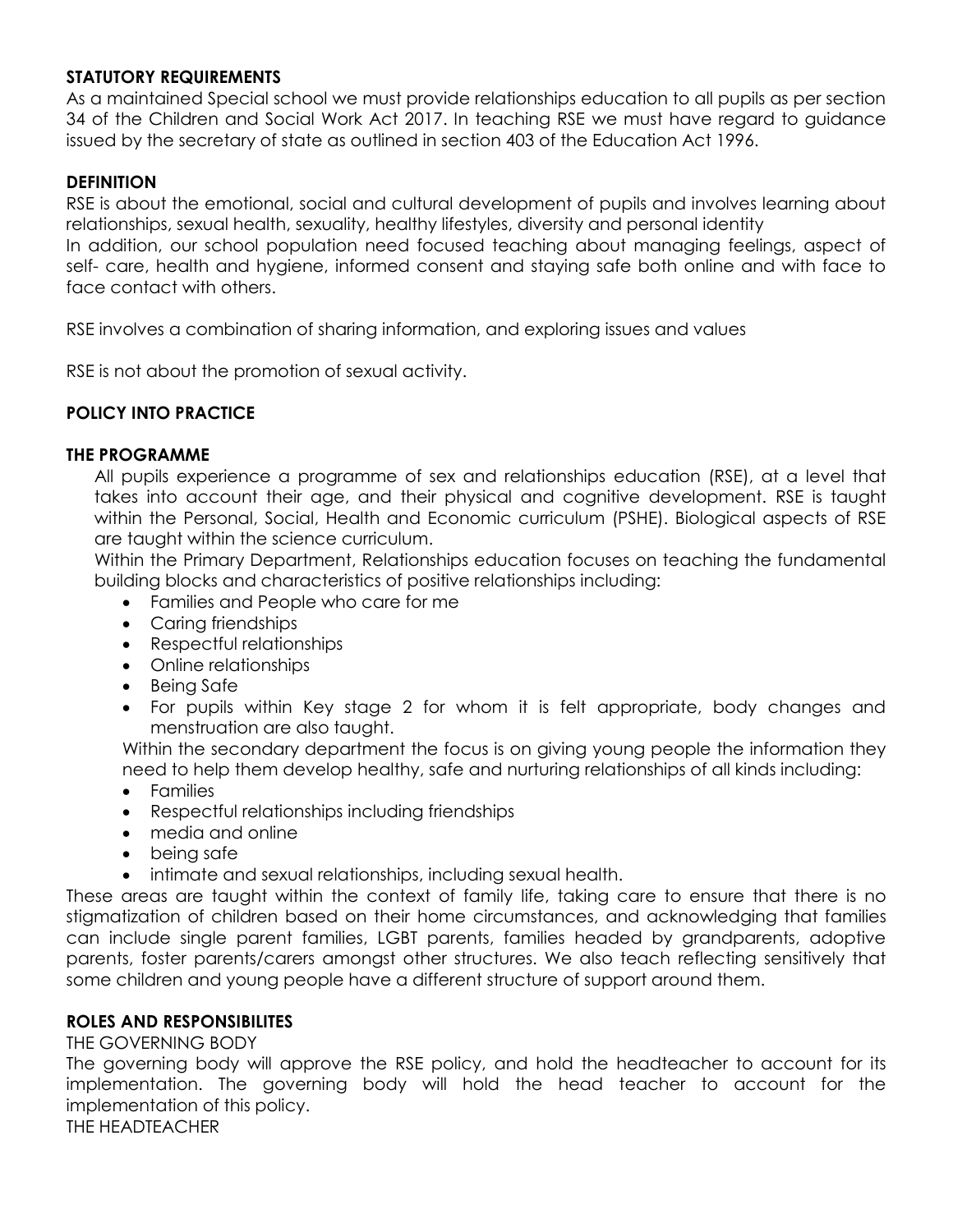The headteacher is responsible for ensuring that RSE is taught consistently across the school, and for managing requests to withdraw pupils from non-statutory components of RSE.

# **STAFF**

Staff are responsible for:

- Delivering RSE in a sensitive way
- Modelling positive attitudes to RSE
- Monitoring progress
- Responding to the needs of individual pupils
- Responding appropriately to pupils whose parents wish them to be withdrawn from the nonstatutory components of RSE

Staff do not have the right to opt out of teaching RSE. Staff who have concerns about teaching RSE are encouraged to discuss this with the Headteacher, or members of the PSHE curriculum team.

# **PUPILS**

Pupils are expected to engage fully in RSE and, when discussing issues related to RSE, treat others with respect and sensitivity.

# **PARENTS RIGHT TO WITHDRAW**

Parents do not have the right to withdraw their children from relationships education.

Parents have the right to withdraw their children from non-statutory components of sex education within RSE, having shared their concerns with the Headteacher. Requests for withdrawal should be put in writing using the form found in appendix 1 of this policy and addressed to the head teacher. The Head teacher will want to discuss these concerns with parents so that parents are well informed about what would have been taught and the rationale behind this teaching, so that decisions about withdrawal are well informed, and would not provide a safeguarding risk to the child or young person. Alternative work will be given to pupils who are withdrawn from sex education.

# **TRAINING**

Staff are trained on the delivery of RSE as part of their training programme, included within the professional development calendar. The Head teacher may also invite visitors, such as the sexual health professionals, to provided support and training to staff teaching RSE.

#### **MONITORING ARRANGEMENTS**

The monitoring of RSE is monitored by the PSHE curriculum team. They undertake this work as part of work scrutiny cycles, to ensure that pupils are making progress in RSE. This policy should be reviewed yearly. And at every review, the policy will be approved by the Headteacher and the governing body.

# **TEACHING METHODS**

The school is supported by an NHS professional specializing in sexual health with specific expertise in training people with and caring for those with learning disabilities. Joint workshops run by these NHS professionals and school staff are provided for parents, carers, teachers, TAs from this school, as well as in an outreach capacity for other schools. This work supports the programme of work at St Nicholas, and sessions in the Senior Department are planned and presented by school staff. Sessions take place in familiar locations in which the students feel comfortable. The programme provides for plenty of repetition to assist the students to consolidate their understanding. Material is presented in a lively, practical way, using the correct names for body parts and functions, visual and sensory materials and active methods of learning. Students are grouped in Key Stage ability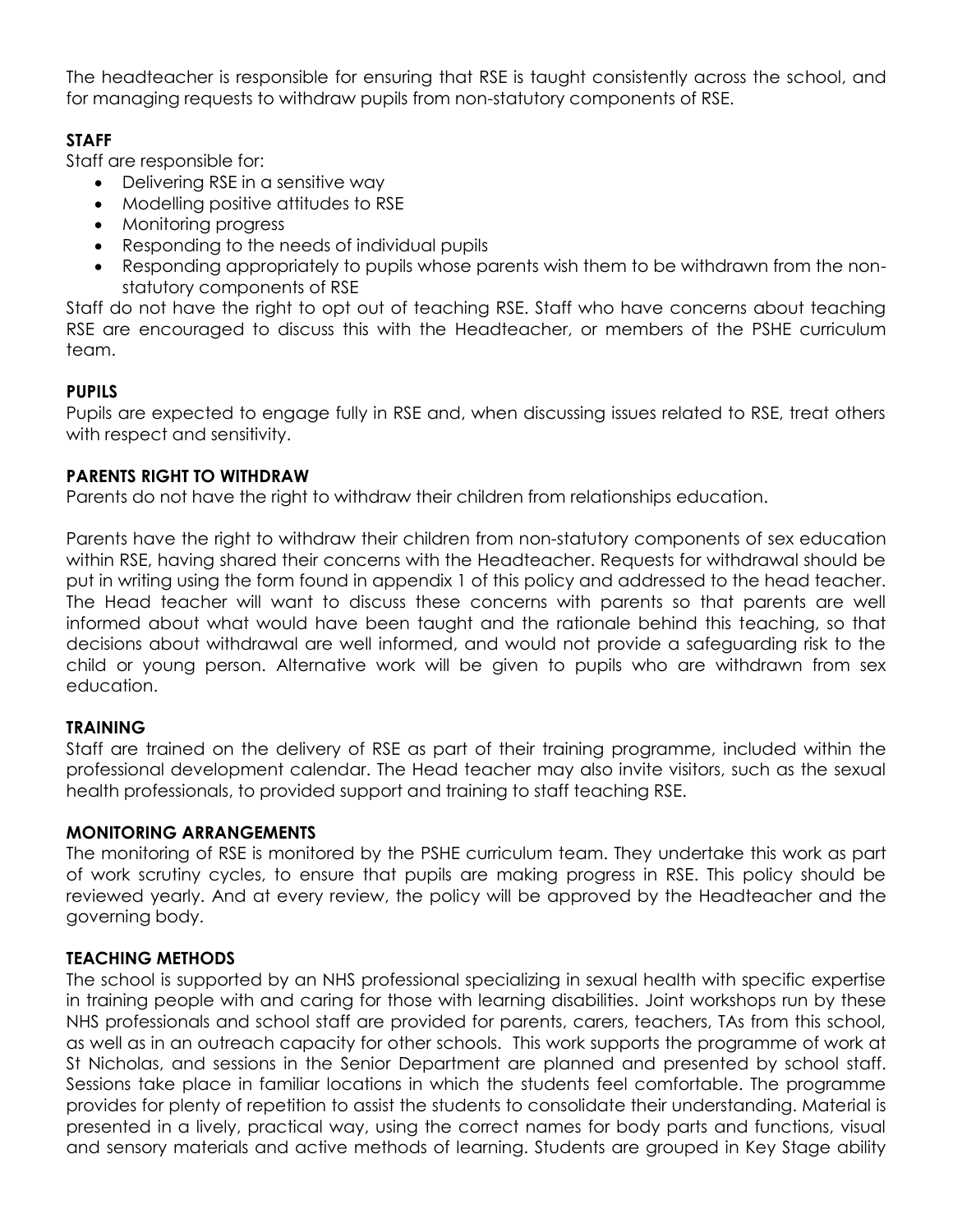groups, with flexibility for particular students to access additional areas of the curriculum according to their needs. Anatomically correct models, together with age appropriate magazine and video materials created specifically for students with severe learning difficulties, are integral parts of the programme. Usually sessions begin with the whole group together, and then split into gender groups for further discussion and consolidation. No teacher is expected to undertake sex and relationships education teaching without the support of colleagues in school, the nursing service and specific training.

#### **CONTRACEPTIVE ADVICE**

Students are taught that in a context of a committed and loving relationship, using a condom is important when having sexual intercourse. It is taught as an effective contraceptive preventing pregnancy, and as being important in preventing the transmission of STD's. Questions about other forms of contraception, or STDs such as HIV/AIDS, are answered accurately and honestly within the pupil's ability to understand. If a pupil requires further personal advice about contraceptive use, counseling and support will be sought from the appropriate agencies and personnel.

#### **SEXUAL ABUSE**

The school takes Safeguarding issues seriously and young people who have been affected by sexual abuse, or who make a disclosure during the teaching of RSE are appropriately supported by trained professionals within the school. The information is shared with the school's Safeguarding lead, usually the Head teacher and ways to proceed are decided.

#### **CHILD SEXUAL EXPLOITATION (CSE)**

The sexual exploitation of children and young people under 18 involves exploitative situations, contexts and relationships where young people (or a third person or persons) receive 'something' (eg: food, accommodation, drugs, alcohol, cigarettes, affection, gifts, money) as a result of performing and or/ others performing on them, sexual activities. CSE can occur through the use of technology without the child's immediate recognition, for example, the persuasion to post sexual images on the internet/mobile phones with no immediate payment or gain. In all cases, those exploiting the child/ young person have power over them by virtue of their age, gender, intellect, physical strength and /or economic or other resources.

"Children and young people who are sexually exploited are the victims of child sexual abuse, and their needs require careful assessment. They are likely to be in need of welfare services and- in many cases- protection under the Children Act 1989. This group includes children who have been sexually abused through the misuse of technology, coerced into sexual activity by criminal gangs or are the victims of trafficking" *Safeguarding Children and Young People from Sexual Exploitation (2009) DCSF Kent and Medway Safeguarding Children Boards*

Fundamental to the teaching of Relationships and Sex within St Nicholas are core themes regarding dignity, consent and choice. We recognize that our young people are vulnerable learners and may need additional support when presented with situations which may compromise their choices. All teachers have had training regarding children at risk from Sexual exploitation, and Safeguarding leads within the school are clear about the risk assessment toolkit, and frameworks for categorising risks our young people may face. In cases where the indicators become apparent, or when a disclosure regarding exploitation and abuse is made, Safeguarding and support processes are immediately put into place. The Safeguarding lead will follow referral processes and the child or young person will access therapy or counselling provided either by the school, or through CAMHS, as agreed through the Creative Therapies team and Multi-agency working following the referral. In most instances, this support is already in place for children and young people who may have been identified as vulnerable or are exhibiting behaviours which cause concern and may allude to Sexual Exploitation and abuse. In some instances where specific concerns lead to specialized therapy, for example young people at the risk of becoming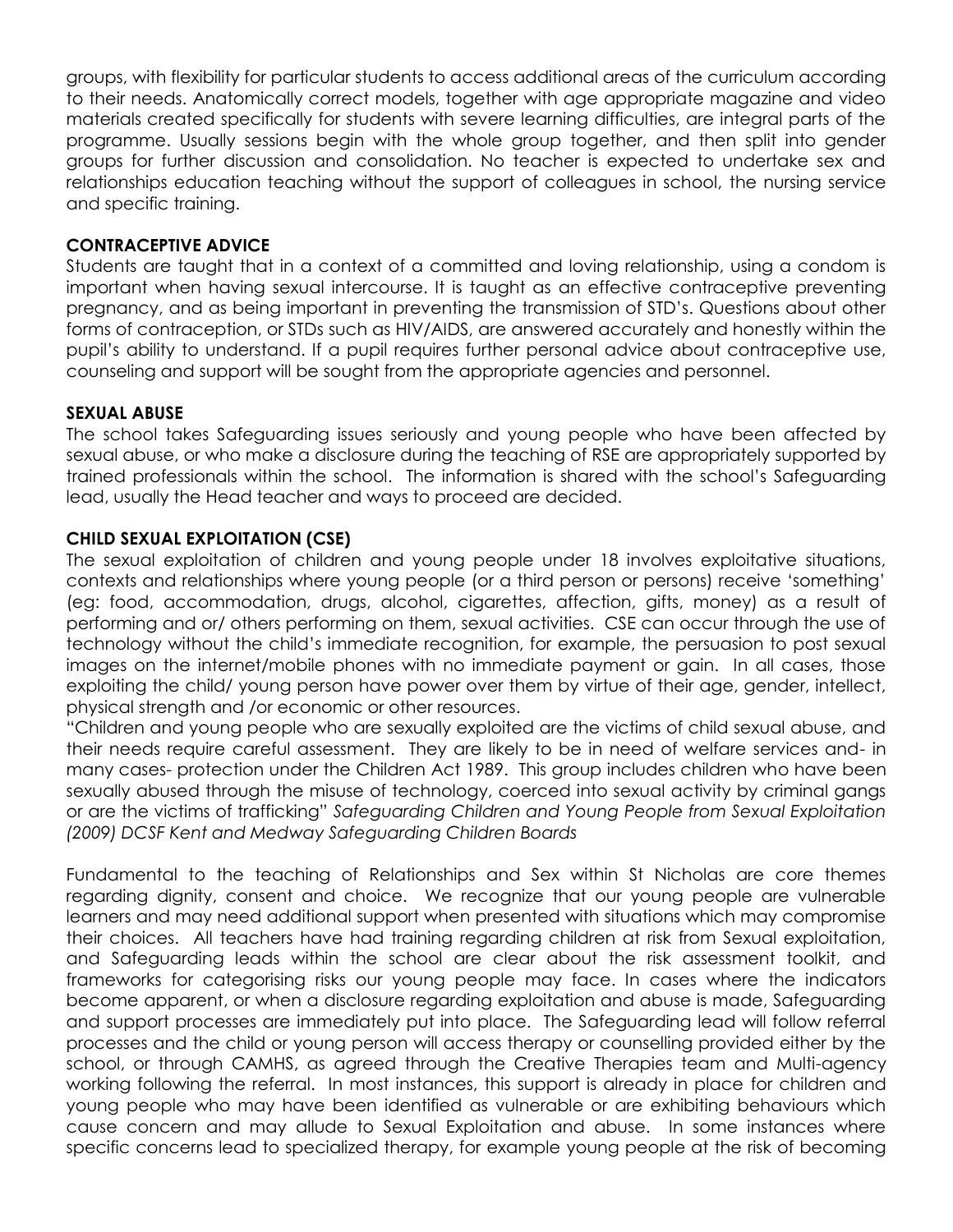sex offenders themselves, risk assessments within the school are in place and staff working with such students have access to Supervision by a trained Clinical Supervisor, whilst the referral goes through. This is to ensure staff remain safe and able to share their concerns, remain resilient and able to keep the children and young people safe.

### **FEMALE GENITAL MUTILATION (FGM)**

As of 31st October 2015, Schools have a mandatory duty to report known cases of FGM to the police. FGM is illegal in England and Wales under the FGM Act 2003. It is a form of child abuse and violence against women. It comprises all procedures involving partial or total removal of the external female genitalia for non-medical reasons. The duty to report is a personal duty which requires the professional who becomes aware of the case to make a report. Within St Nicholas, the first report will be a Safeguarding incident form, taken to the Safeguarding lead, who will then act immediately. Teachers have received training about the signs that a girl may be at risk of FGM, or if the procedure has already taken place. Further details regarding types of FGM and words in foreign languages associated with the practice can be obtained online or through the RSE coordinator. FGM is not a matter that can be left to be decided by personal preference. It is an extremely harmful practice. Professionals should not let fears of being branded 'racist' or 'discriminatory' weaken the protection and support required by vulnerable girls and women. FGM is a form of child abuse and has severe and significant physical and mental health consequences. Victims of FGM are likely to come from a community that is known to practice FGM. Professionals should also note that the girls and women at risk of FGM may not yet be aware of the practice or that it might be conducted on them, so sensitivity should always be shown when approaching the subject.

# **MASTURBATION**

The school respects the privacy of individuals when they use private areas such as the toilets. Pupils who may appear to be sexually aroused within their class and choose to touch themselves are asked to stop. If a pupil struggles to comply with this request, then the student may be asked to leave the classroom discreetly and sensitively. The school can provide social stories for pupils who may need additional support understanding about keeping their bodies private. This would be done with discussions from the parents about ways to proceed in this matter. Of paramount importance is keeping pupils safe and the ensuring the safety of those around them. Maintaining dignity and using opportunities to learn about privacy and safety are important.

# **PARENTS**

Working in partnership with parents is crucial in ensuring the effective implementation of the RSE programme. We have developed packs of resources based on the resources used in school which parents are encouraged to request to view at home and discuss with their child. They may also borrow copies of the videos that we use as part of the programme. We hold a meeting for parents each year at which issues relating to the sex and relationships education programme are discussed and parents can view the resource materials. The school nurse always attends these meetings. Any specific concerns that parents may have are communicated at the termly parent/teacher meeting or via the student's home-school book or by letter. Parents may withdraw their child from the sex and relationships education programme, excepting the elements that are contained within the statutory Science curriculum. This is explained to parents before the commencement of a block of work, and parents must contact the PSHE coordinator or the Headteacher if they wish to withdraw their child.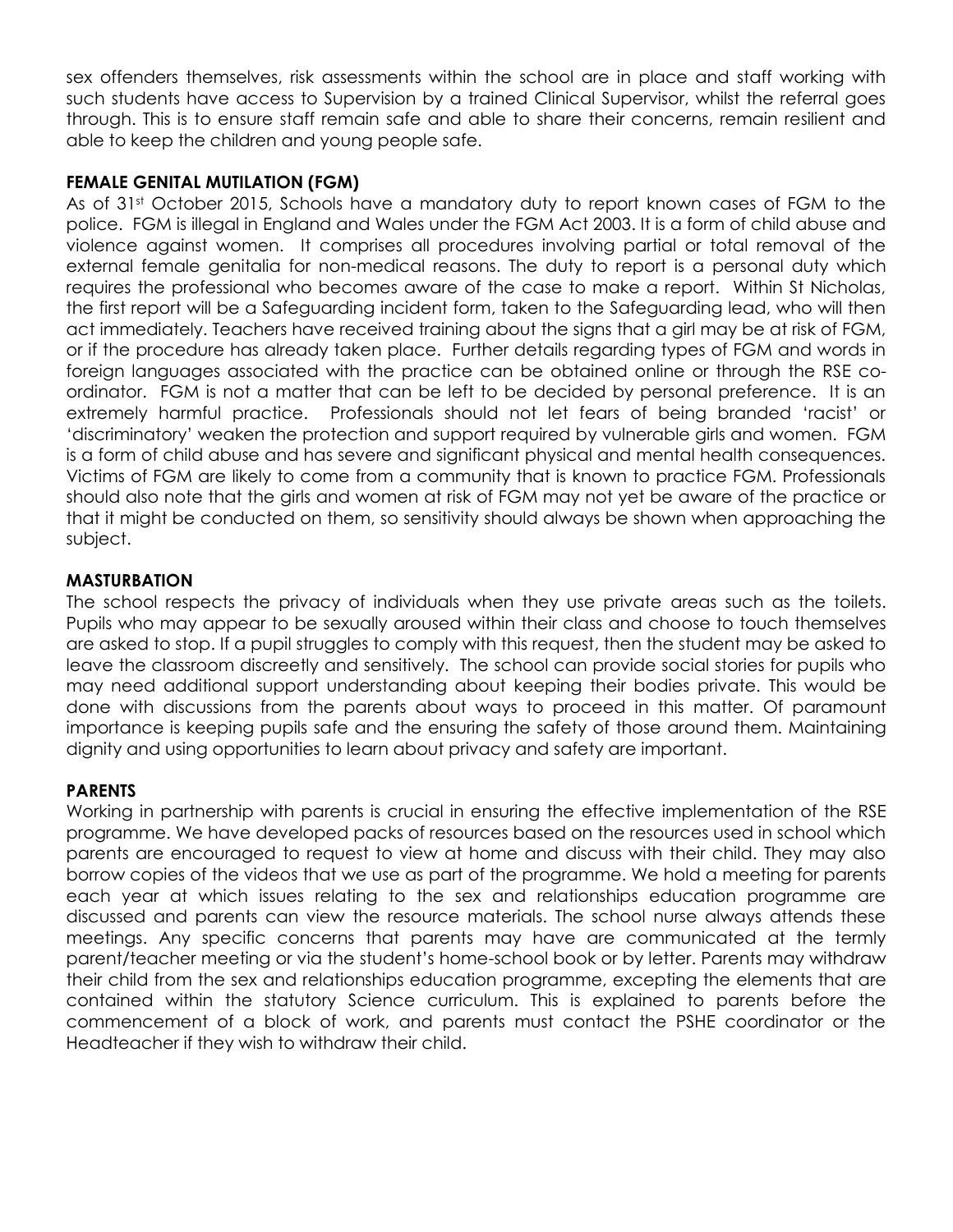#### **MONITORING AND REVIEW**

This policy will be monitored on a yearly basis by the Curriculum Co-ordinator to keep up to date with any adjustments to statutory legislation or curriculum and any changes will go via the Governing Body when necessary.

The school monitors the effectiveness of the aims, content and methods of this programme, asking for parent's views when they borrow the resource packs, and through close links between the PSHE coordinator, class teachers and the school nurse.

#### EQUALITY, SAFEGUARDING AND EQUAL OPPORTUNITIES STATEMENT

St Nicholas School, in all policies and procedures, will promote equality of opportunity for students and staff from all social, cultural and economic backgrounds and ensure freedom from discrimination on the basis of membership of any group including gender, sexual orientation, family circumstances, ethnic or national origin, disability (physical or mental), religious or political beliefs.

As part of our commitment to meet the Public Sector Equality Duty (PSED), St Nicholas School aims to:

- **Provide equal opportunity for all;**
- **Foster good relations, and create effective partnership with all sections of the community;**
- Only take actions which does not discriminate unlawfully in service delivery, commissioning and employment;
- Provide an environment free from fear and discrimination, where diversity, respect and dignity are valued.

All aspects of Safeguarding will be embedded into the life of the School and be adhered to and be the responsibility of all staff.

#### **LINKS TO OTHER POLICIES**

Safeguarding PSHE Health and Safety Creative Therapies policy Curriculum Policies and Community Cohesion

NATHALIE AKHMATOVA REVIEWED FEBRUARY 2021 RATIFIED BY CHAIR'S ACTION ON BEHALF OF THE GOVERNING BODY ON 11 MARCH 2021